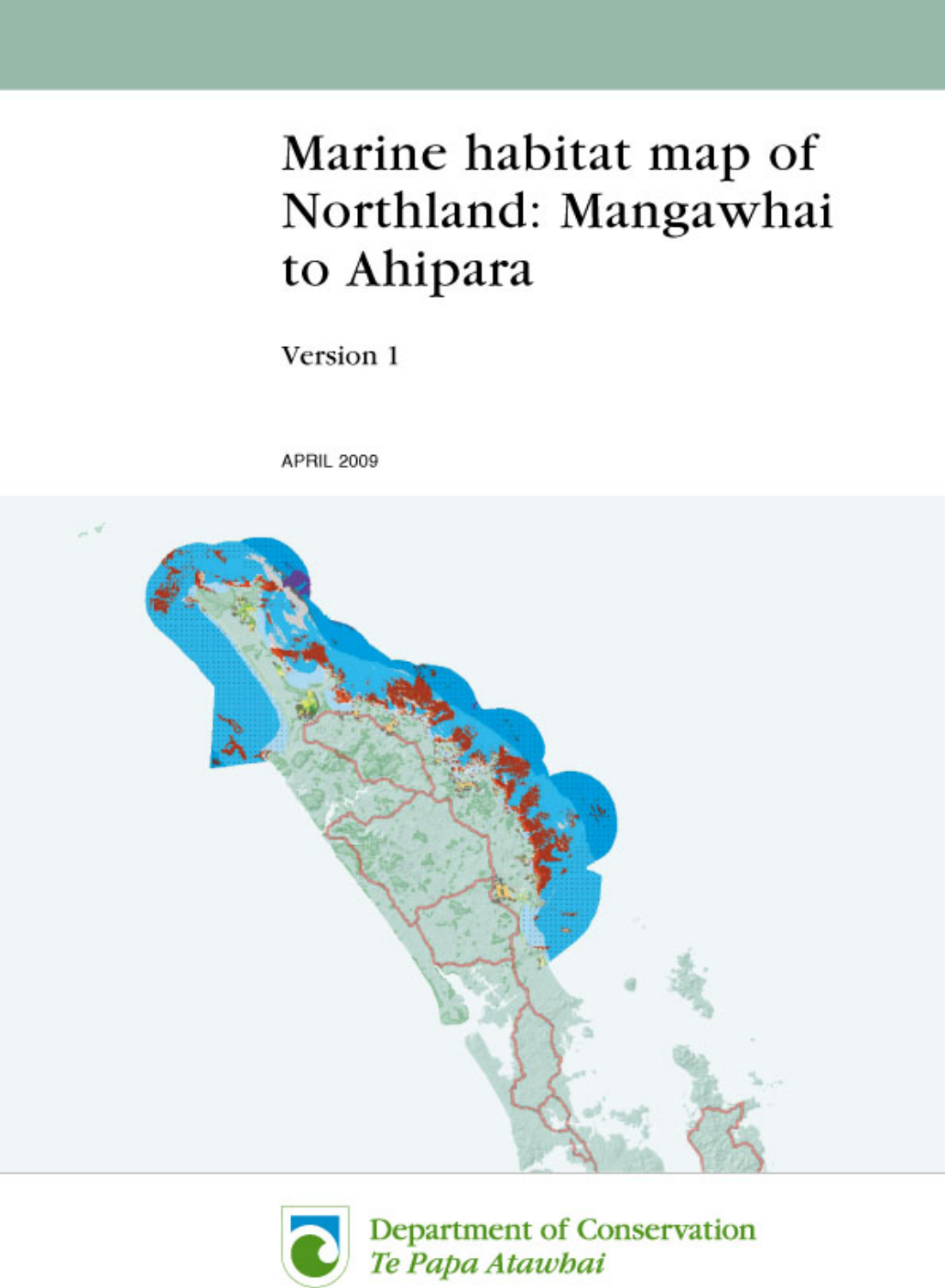# Marine habitat map of Northland: Mangawhai to Ahipara

Version 1 April 2009

Vince Kerr

Published by Department of Conservation P.O. Box 842 Whangarei 0140, New Zealand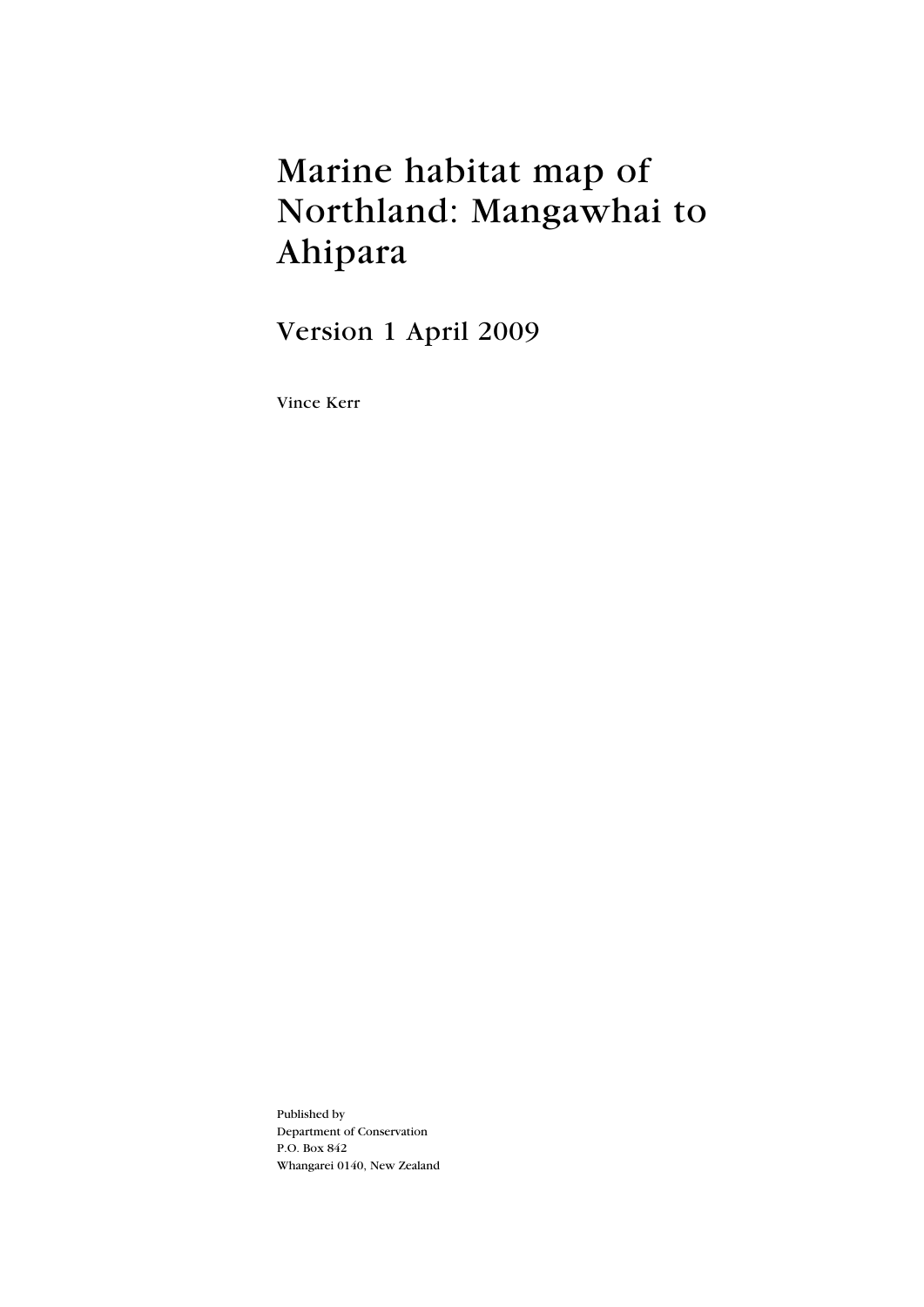This report was prepared by Vince Kerr, Technical Support Supervisor Aquatic, Kaiwhakahaere Tai Moana, Northland Conservancy<sup>1</sup>.

**Keywords**: marine habitat mapping, sonar survey, Northland, MPA Policy, decision support tools, GIS habitat mapping, rocky reefs, seagrass, mangroves

#### **Citation:**

Kerr, V.C., 2010. Marine Habitat Map of Northland: Mangawhai to Ahipara Vers. 1. Technical Report, Department of Conservation, Northland Conservancy, Whangarei, New Zealand.

© Copyright 2010, New Zealand Department of Conservation

ISBN: 978-0-478-14789-6 (Printed copy) ISBN: 978-0-478-14790-2 (Web PDF)

In the interest of conservation, DOC supports paperless electronic publishing. When printing, paper manufactured with environmentally sustainable materials and processes is used wherever possible.

<sup>1</sup> Northland Conservancy, Department of Conservation , 09 470 3346, e-mail: vkerr@doc.govt.nz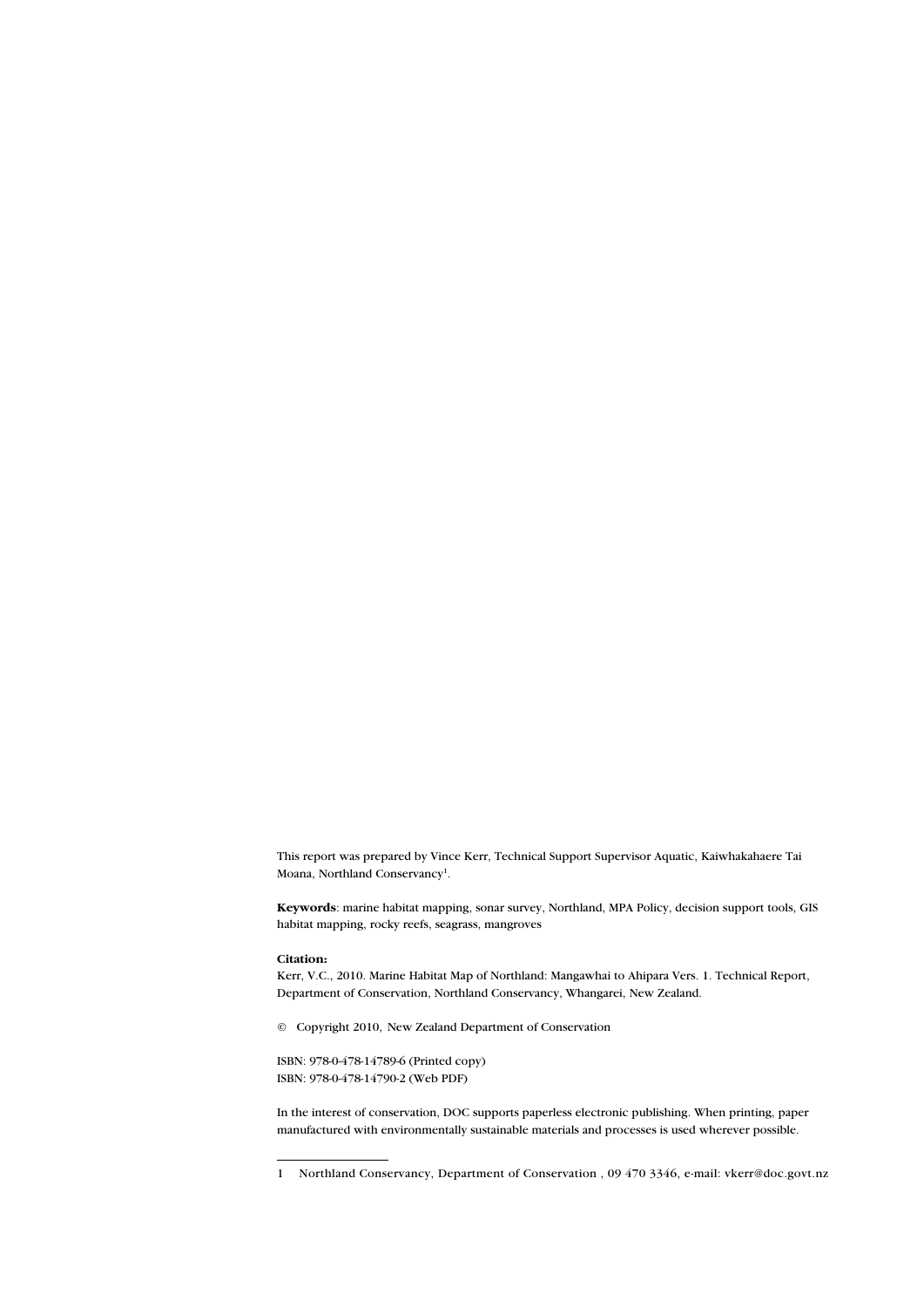## Abstract

A marine habitat map for the Northland section of the Northeast Marine Bioregion in New Zealand's territorial sea has been completed and is presented in a series of maps. The maps cover an area of 1.34 million hectares extending out 12 nautical miles from the coast between Ahipara in the west to Mangawhai on the east coast.

Habitats were classified according to the Marine Protected Areas Classification, Protection Standard and Implementation Guidelines, with modifications required by insufficient data quality in some areas of the region. Data were collated from a range of recent and historic sources, and merged and analysed in ArcGIS 9.3.1 Geographical Information System. These data include multibeam and sidescan sonar data from the National Institute for Water and Atmospheric Research and Land Information New Zealand. A 'rapid sonar survey' technique was developed to fill data gaps for areas not covered by past or recent survey effort. These sources and methods are described to assist in understanding the strengths and weaknesses of the current habitat maps and to help implement improvements in this and future work

Rocky reefs make up 14.3% of the mapped area, indicating the presence of a significant array of these habitats. Estuarine areas make up 3.3% of the mapping area and include internationally significant tidal flats, *Zostera capricorni* seagrass beds and the *Avicennia marina* mangrove areas of Parengarenga and Rangaunu Harbours.

The use of the habitat maps to identify potential locations for a network of marine protected areas in Northland is discussed and recommendations are made to incorporate this information within decision support tools to assist in planning, education and community engagement. The habitat maps, underlying data and techniques developed also provide a valuable resource for other research and management projects in Northland and elsewhere.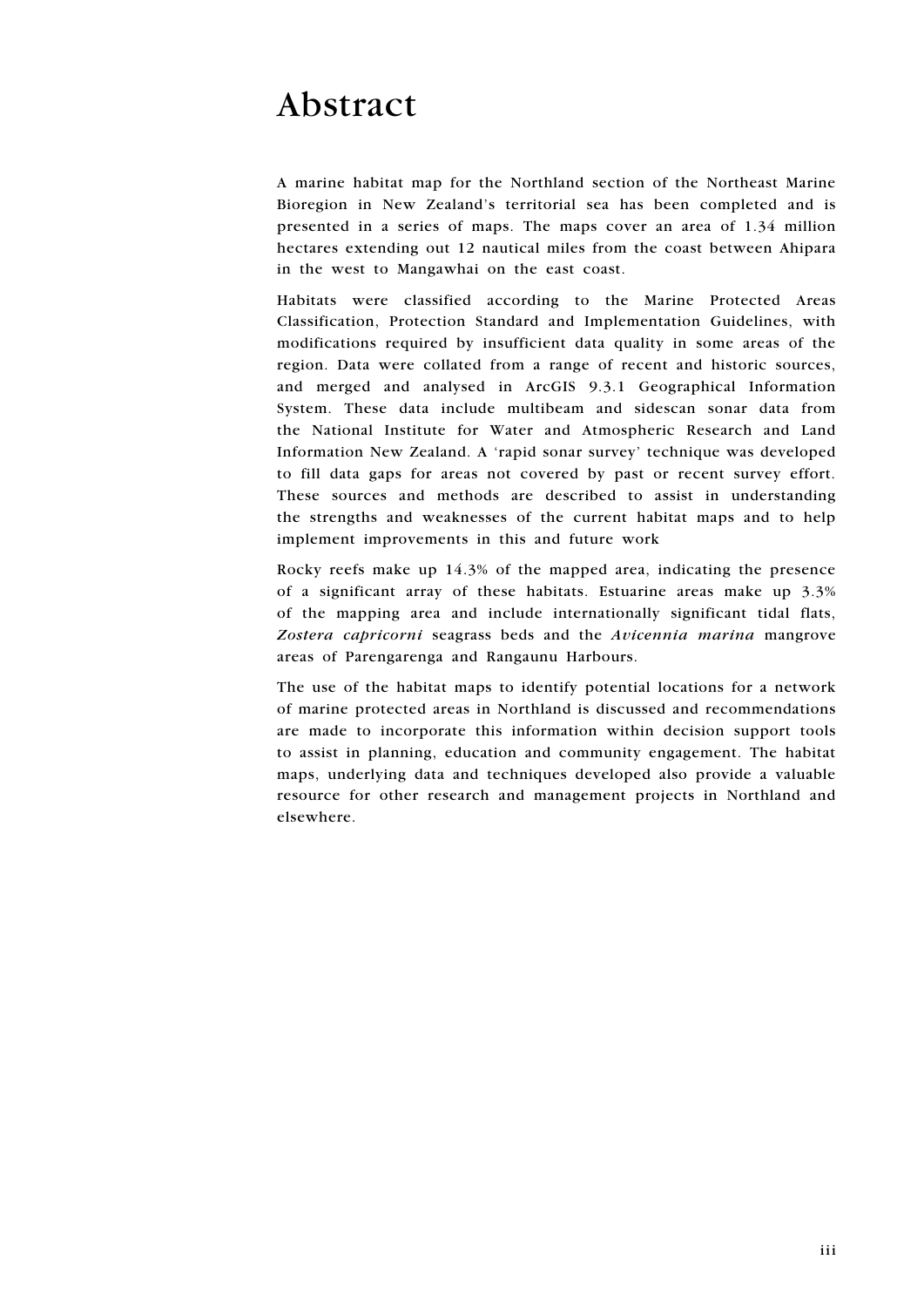### CONTENTS

| Abstract                                         | iii            |
|--------------------------------------------------|----------------|
| Introduction                                     | 1              |
| Methods                                          | $\mathfrak{Z}$ |
| <b>Habitat Classification</b>                    | 3              |
| Intertidal and Shallow Subtidal Zone (MLWS-15 m) | 4              |
| Shallow Subtidal 15-50 m                         | 6              |
| Deep Subtidal 50-200 m                           | 9              |
| Bay of Islands section                           | 10             |
| <b>Additional Data</b>                           | 13             |
| Ground truthing                                  | 15             |
| GIS database                                     | 15             |
| Results                                          | 16             |
| Discussion                                       | 18             |
| Potential uses of this mapping resource          | 20             |
| Acknowledgments                                  | 22             |
| References                                       | 23             |
| Map book                                         | 25             |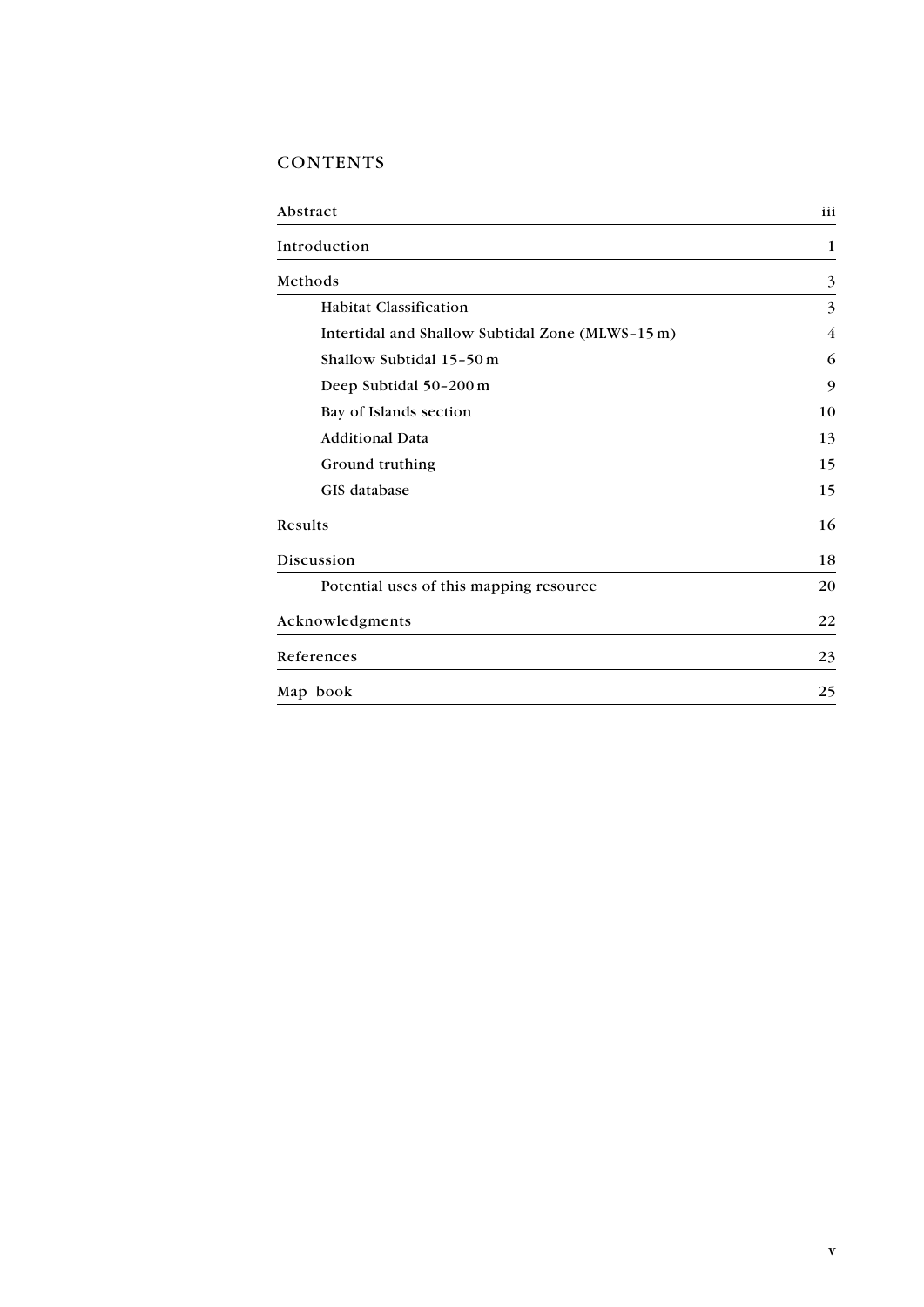### Introduction

Habitat mapping efforts by marine scientists began in New Zealand with the first marine subtidal map and methodology produced at Mimiwhangata (Ballantine, Grace & Doak, 1973). In Northland this method has been refined and used for site-based habitat maps at Leigh (Ayling, 1981), Mokohinau Islands (Creese, 1978), Mimiwhangata (Kerr & Grace, 2005), Doubtless Bay (Grace & Kerr, 2005a), Tawharanui (Grace, unpublished), Taiharuru (Grace & Kerr, 2005a) and Motukaroro (Kerr & Grace, 2006). Over this time, new technologies like multibeam and sidescan sonar and inexpensive underwater video systems have greatly increased our ability to undertake the task of large-scale mapping. The data supporting this mapping effort has been assembled from work over many years, with a substantial effort in the past two years. The main contribution has come from the surveys completed as part of the NIWA Ocean Survey 20/20 Bay of Islands Coastal Project (Ocean 20/20) (Mitchell *et al.*, 2009), contract survey work completed by NIWA for LINZ for navigational charting purposes and NIWA research projects at the Poor Knights Islands and Spirits Bay. Additional survey effort, completed by the author for the Department of Conservation, was designed to fill the gaps left in the larger data sets. Use was also made of a number of historic habitat mapping information data sets (Morrison, 2005a), with Mimiwhangata (Kerr and Grace, 2005a) and Doubtless Bay (Grace and Kerr, 2005) the most significant areas covered by previous mapping exercises.

This project aims to systematically combine these data in a reliable, quantitative GIS format to provide a comprehensive coverage of known marine habitats for the Northland section of the Northeast Marine Bioregion. The approach and methodology used here, while updated with modern data sets, draws heavily from the first effort and thinking developed in the 1973 Mimiwhangata study and refined in the subsequent Northland studies.

The aim is to develop marine habitat maps to assist the planning and implementation of a national network of marine protected areas (MPAs) for New Zealand's territorial sea. The habitat classification and methods used therefore aim to match, as closely as possible, the specifications described in the Marine Protected Areas Classification, Protection Standard and Implementation Guidelines and other related policy documents (MinFish & DOC, 2008). This is the first attempt to produce a comprehensive, region-wide coverage of marine habitats for Northland.

The underlying assumption in mapping predominantly physical habitat categories is that these are useful and readily recognised surrogates for more complex spatial patterns in biodiversity, ecosystems and ecological processes (reviewed by Costello, 2009). It is generally recognised that biotic and physical parameters such as depth, substratum and exposure are important drivers for ecological processes and species distributions (Connor *et al.,* 2004; Kingsford & Battersfield, 2003). Physical parameters are often easier to map over large areas, are relatively stable in time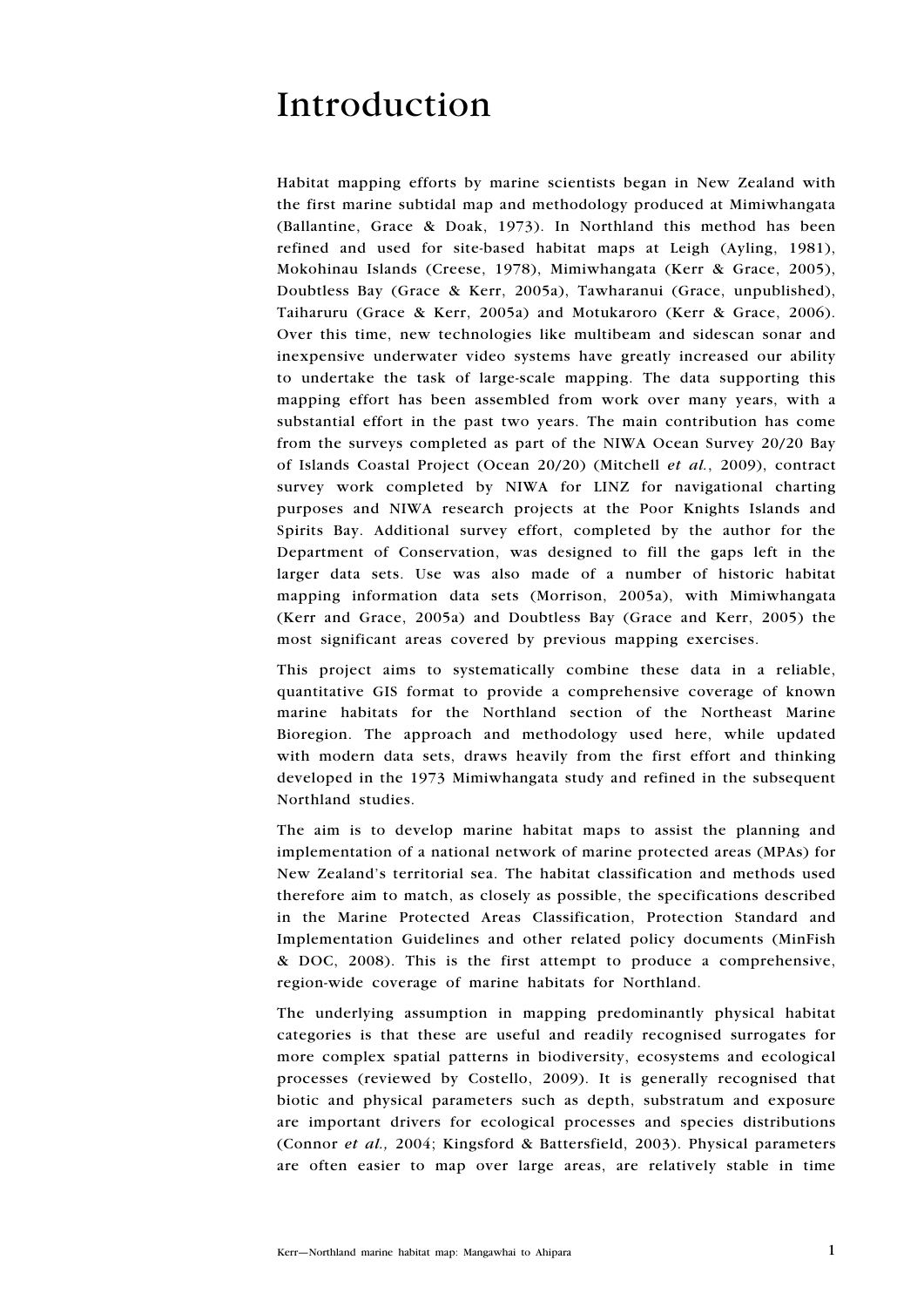and can potentially include a wide range of lesser known species and processes.

However, where biological data on species distributions and life processes are available, these can provide more direct descriptions of patterns in biodiversity for the species concerned and can also act as surrogates for other related species. This can be particularly important where relationships between specific categories of different physical habitat and biodiversity are assumed rather than known and where biological interactions among species (e.g., dispersal, predation, competition, symbiosis) and their environment (e.g., behaviour, biogenic habitats, evolution) have a major in role in determining species distributions and ecological processes.

Ideally, broad-scale physical surrogates and available biological data can be combined using a rapidly evolving range of spatial, statistical and other modelling techniques. The habitat maps here provide a useful surrogate for major patterns in marine biodiversity for Northland. However, they also lay the basic foundation for more detailed modelling and are a critical component of understanding marine ecosystems and their protection throughout New Zealand (Leathwick *et al*., 2008).

This mapping resource will, for the first time, support many of the tasks underpinning research planning in Northland, including gap analysis of marine protection in the region. In addition, the comprehensive spatial coverage of the maps will provide the raw inputs for modelling work leading to recommendations for the establishment of a network of highly protected areas and ancillary fisheries management areas in Northland and the Bioregion. Experience with MPA process shows that having good quality mapping resources and supporting software applications greatly adds to the effectiveness of the process. Commonly reported advantages are increased transparency, participation and objectivity in decision making (Beck *et al*., 2009; Wahle *et al*., 2009; Bernstein *et al.*, 2004).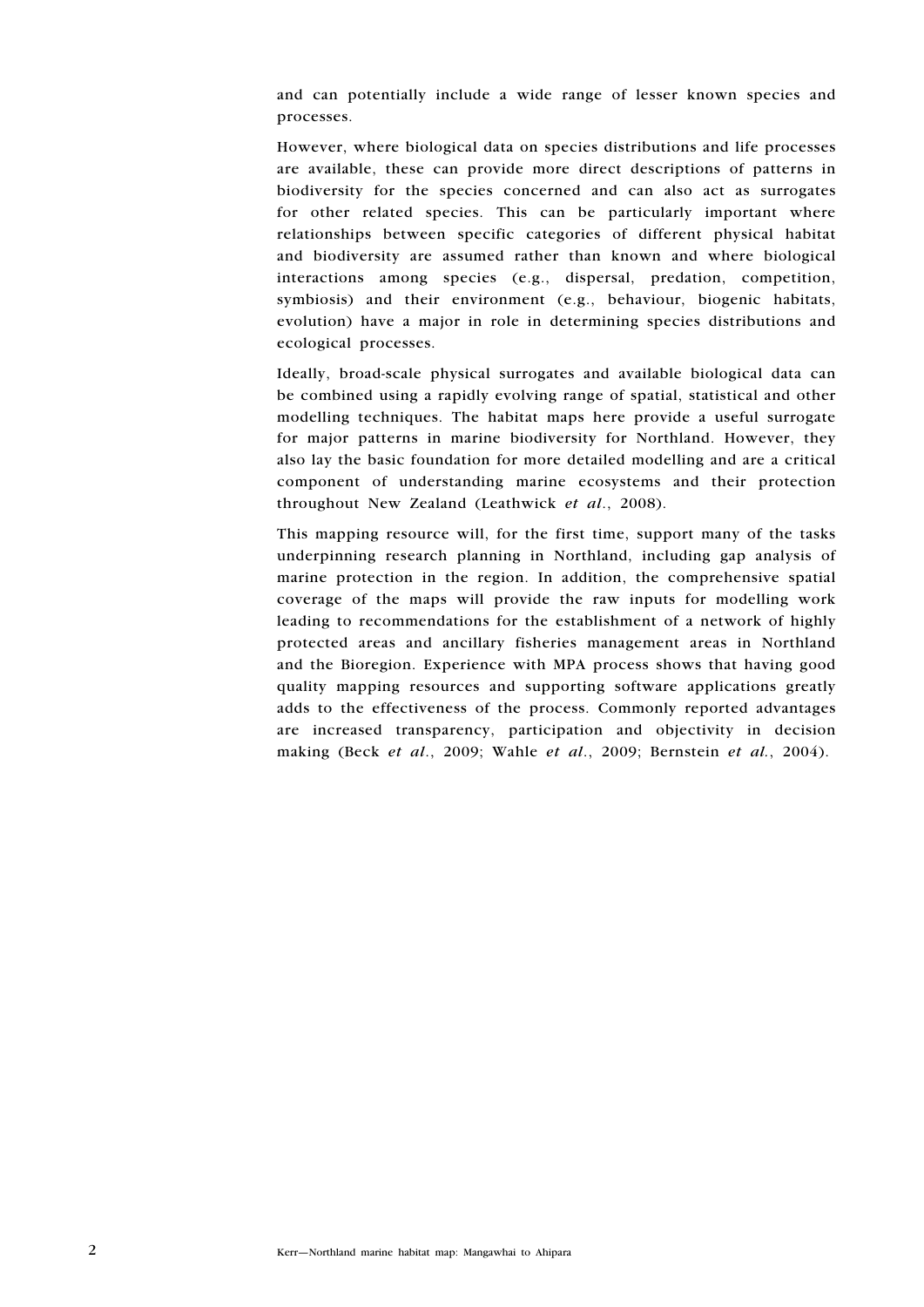### Methods

The aim of this project was to collect all information which could be used to consistently map marine habitats in estuaries and ocean within territorial waters (12 nm of the coast) throughout the Northland section of the Bioregion. There is an inherent risk in using data from different sources in that some areas will have higher quality data and that some areas will have little or no information. As a result methods were developed to fill these gaps so that a comprehensive coverage could be achieved under the existing resource constraints.

To avoid bias remaining in the extents of different data sources, it is important to explicitly recognise limitations in different areas to avoid artefacts in subsequent models and analyses and to plan for more detailed future work. The data sources and methods are therefore described in detail below along with an appraisal of any limitations in the data and methods. To avoid repetition, some habitat categories are grouped and subdivided according to the particular methods required for different conditions such as depth. Hence similar methods for mapping intertidal and shallow subtidal (0–15 m) are discussed separately from methods for deeper waters although data were later pooled to generate categories in the National Inshore Marine Habitat Classification.

The use of a GIS (ArcGIS 9.3.1) to analyse, organise and interpret data from many sources was integral to the approach because of its ability to join disparate data sets locations, to mathematically intersect, measure and analyse these to produce habitat categories and to map and display habitats for future analyses and communications.

#### HABITAT CLASSIFICATION

The habitat classification used for this project (Table 1) is based on the current New Zealand MPA Implementation Plan (MinFish & DOC, 2008). One exception is the introduction of the subtidal habitat 'undefined sediments'. Sediments in this project classed as undefined sediments are described as non-reef or patch reef habitats composed of fine and/ or coarse sediments including cobbles. Use of this catch-all sediment category was adopted as a way of reflecting the low resolution of some of the data sets and methods used to differentiate sediments. In the subtidal zone, fine and coarse sediments are not further classified to sand/mud and gravel/cobble as they are in the MPA classification. This is due to high cost of the ground truthing work that would have been required to resolve sediment area boundaries given the data sets available.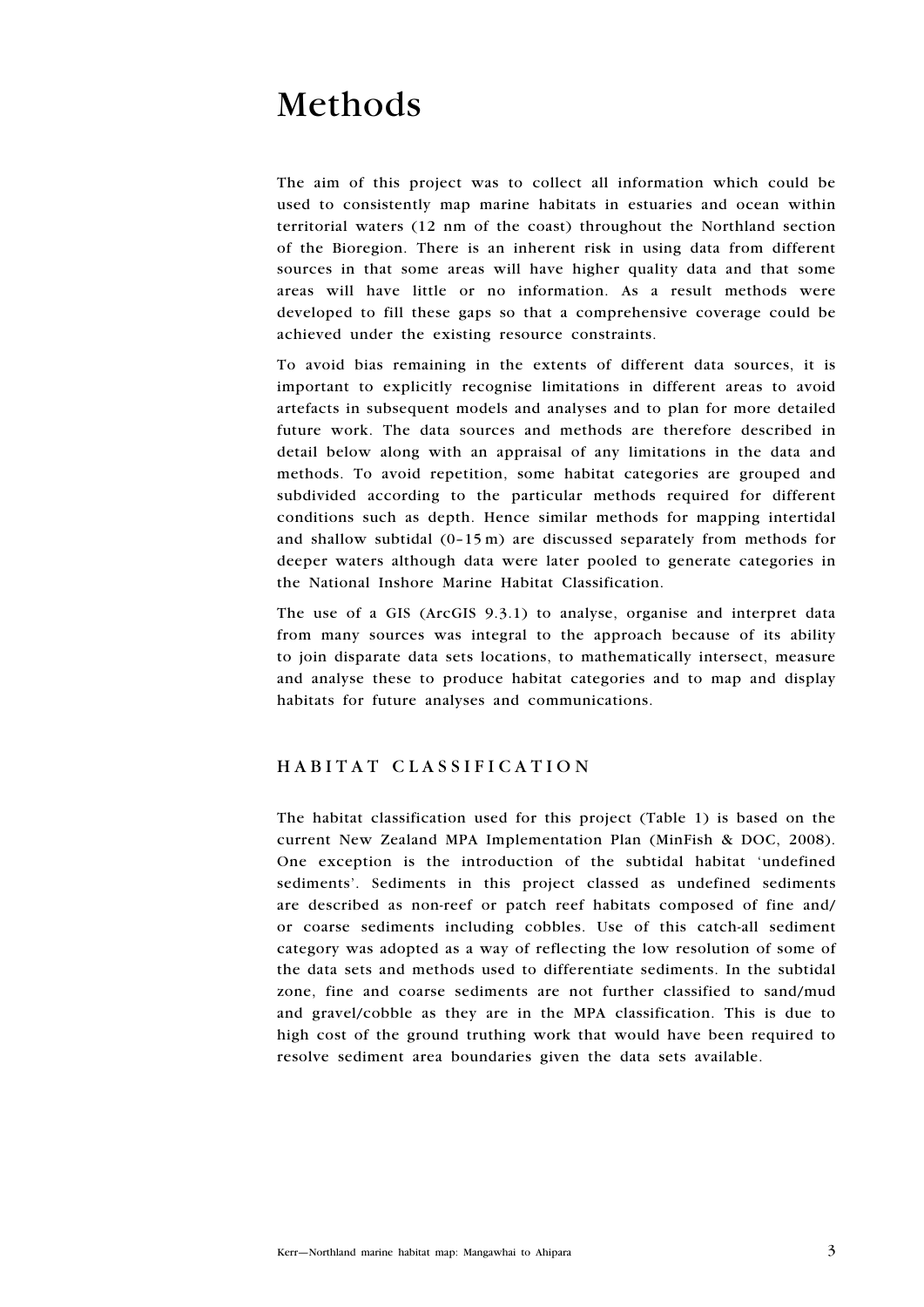TABLE 1. THE HABITAT CLASSIFICATION USED IS INDICATED ABOVE BY THE INTERSECTION OF DEPTH CLASSES (VERTICAL DIMENSION), AND SUBSTRATE (HORIZONTAL DIMENSION). THE FAR RIGHT COLUMN REPRESENTS A SPECIAL CLASS OF HABITATS (BIOGENIC) THAT ARE HABITAT FORMING BIOLOGICAL COMMUNITIES.

| <b>DEPTH</b>      | <b>MUD</b>     | <b>SAND</b> | <b>GRAVEL</b>       | <b>UNDEFINED</b><br>SUBSTRATE*                       | <b>MIXED</b><br><b>SEDIMENT</b><br><b>AND ROCK</b> | <b>ROCK</b>            | <b>BIOGENIC</b>                   |
|-------------------|----------------|-------------|---------------------|------------------------------------------------------|----------------------------------------------------|------------------------|-----------------------------------|
| Intertidal        | mud            | sand        | gravel              |                                                      | rock                                               | rock                   | mangrove, salt<br>marsh, seagrass |
| 0m <sub>30m</sub> | fine sediments |             | coarse<br>sediments | undefined<br>sediments                               | reef                                               | reef                   | rhodolith (maerl)                 |
| $30m - 200m$      | fine sediments |             | coarse<br>sediments | undefined<br>sediments                               | reef, ridge<br>feature                             | reef, ridge<br>feature | rhodolith (maerl)                 |
| >200m             |                |             |                     | undefined<br>sediments, steep<br>shelf, shelf canyon |                                                    |                        |                                   |

\* Non high relief rock or mixed sediment with high relief rock substrates

### INTERTIDAL AND SHALLOW SUBTIDAL ZONE  $(MLWS-15 m)$

Existing GIS line and polygon data from the New Zealand 260 1:50,000 topographic series and the digitised geotiff files for the New Zealand marine charts series for Northland provided the first base layer for this area of the map. Polygons for coastline, rocky shore, and low tide line were copied to a mapping layer.

Aerial photos were selected from files held by the Information Management Unit, Northland Conservancy of DOC. Photographs were selected for conditions that allow viewing of intertidal habitats or subtidal habitats to 10-15 m depth. Typically, these were taken at low tide in the middle hours of the day and in conditions of low swell, clear water and calm or light offshore winds. Very few photos taken for terrestrial purposes, however, meet these criteria. Therefore the author, in partnership with Roger Grace and supported by DOC, undertook dedicated marine aerial photo surveys for the Northland coast during June 2003, 2005, 2006 and 2009. Details of the methods used are documented in previous reports (Grace & Kerr, 2005, 2005a). All useful photos were georeferenced against the various Northland Regional Council-commissioned ortho-registered aerial photo sets, which have a precision estimate of approximately 5 m. In some areas the Council photos were suitable to some extent for viewing intertidal and subtidal habitats. Existing boundaries from the NZ Topo series line work for all intertidal areas including all estuaries were modified after inspection of the aerial photos, working at approximately 1:10–20,000:1 scales.

Polygons for physical habitats (sand, gravel, mud) and biological habitats (mangroves, salt marsh and seagrass and low tide boundaries were determined from the aerial photos and in combination with the marine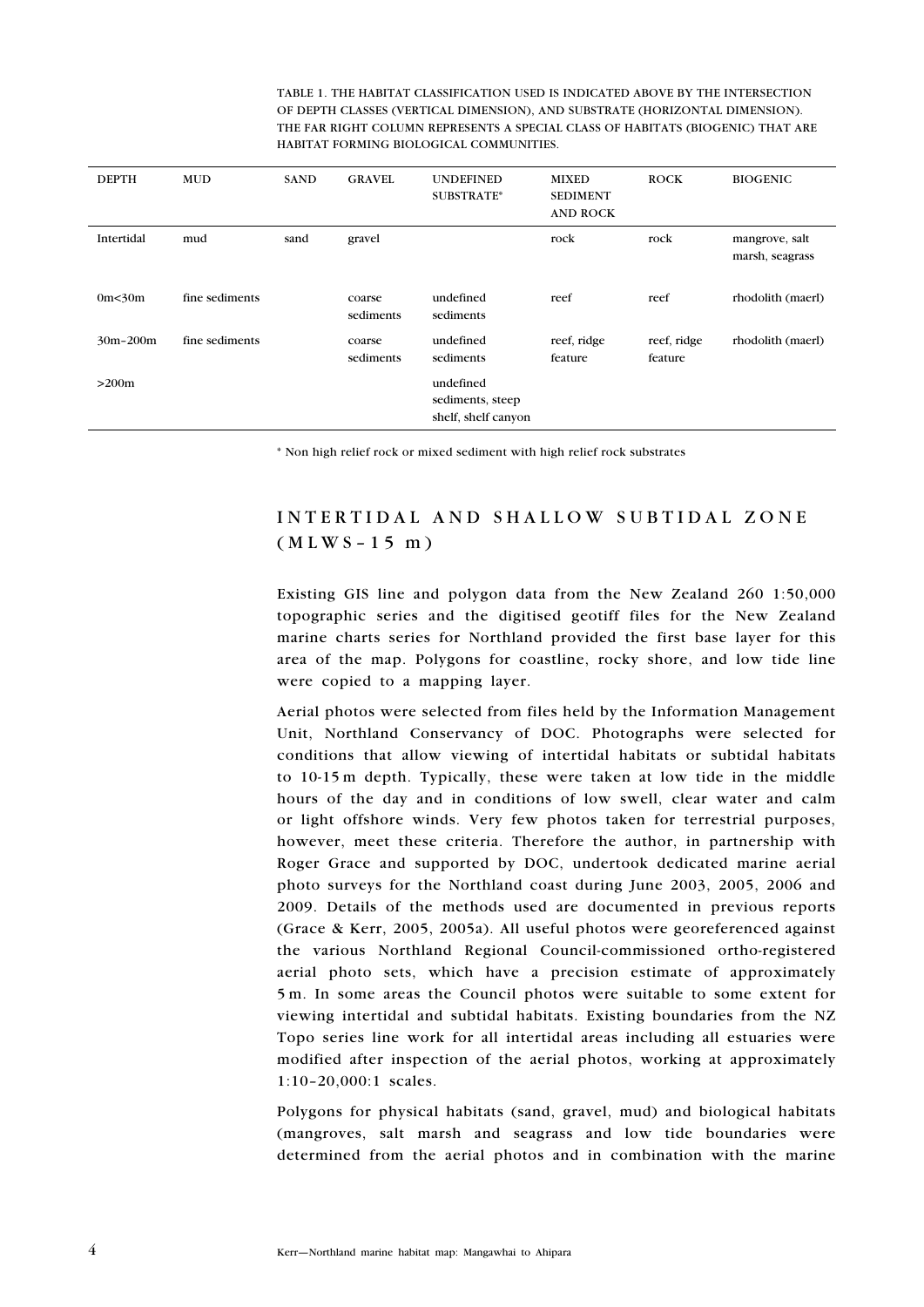chart line work. In all areas where we could view underwater substrata and habitats with aerial photography, polygons were drawn to depict the physical substrata or biological habitats as described in Table 1. The maximum depth that could be mapped varied with the quality of the photos and ranged from less than 10 m down to 30 m (one location near Tom Bowling Bay). Typically the depth mapped by this method extended down to 10–15 m for most of the coast. This mapping was done at a scale of approximately 1:10,000.



Figure 1a. Example of intertidal zone habitat mapping derived from an aerial photo at Rangaunu Harbour (1b).



Figure 1b. Example of aerial photo at Rangaunu Harbour. Figure 1a shows habitat polygons derived from this aerial photograph.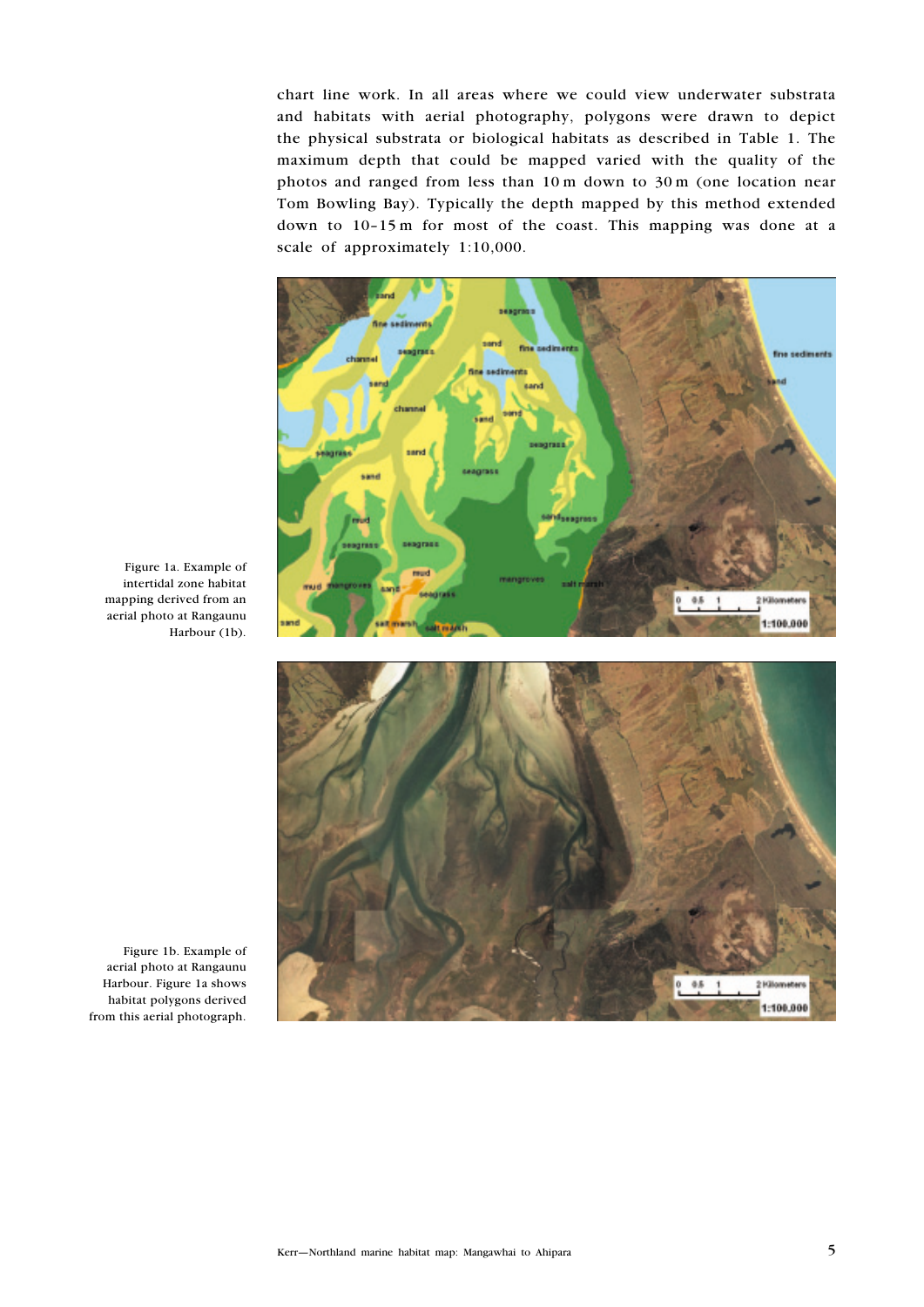

Figure 2a. Example of subtidal habitat mapping derived from aerial photo of Maitai Bay, Cape Karikari.



Figure 2b. Example of aerial photo, Maitai Bay, Cape Karikari.

#### SHALLOW SUBTIDAL 15–50 m

As a result of the Ocean 20/20 project, extensive high quality multibeam coverage was achieved for much of the zone along Northland's east coast from 50 m depth outwards. The zone between the outer limit of the habitat covered by aerial photography, at 10–15 m depth, and the 50 m depth inner boundary of the multibeam data sets represents an important and large area which was poorly covered by survey. Only small areas at depths between 15 and 50 m have been previously surveyed at Mimiwhangata and Doubtless Bay (Grace & Kerr, 2005, 2005a). To deal with this gap, a rapid sonar method was devised to allow for mapping between the shallow 'aerial photo zone' and the offshore multibeam surveys. Humminbird™ sidescan sounder units were used with transom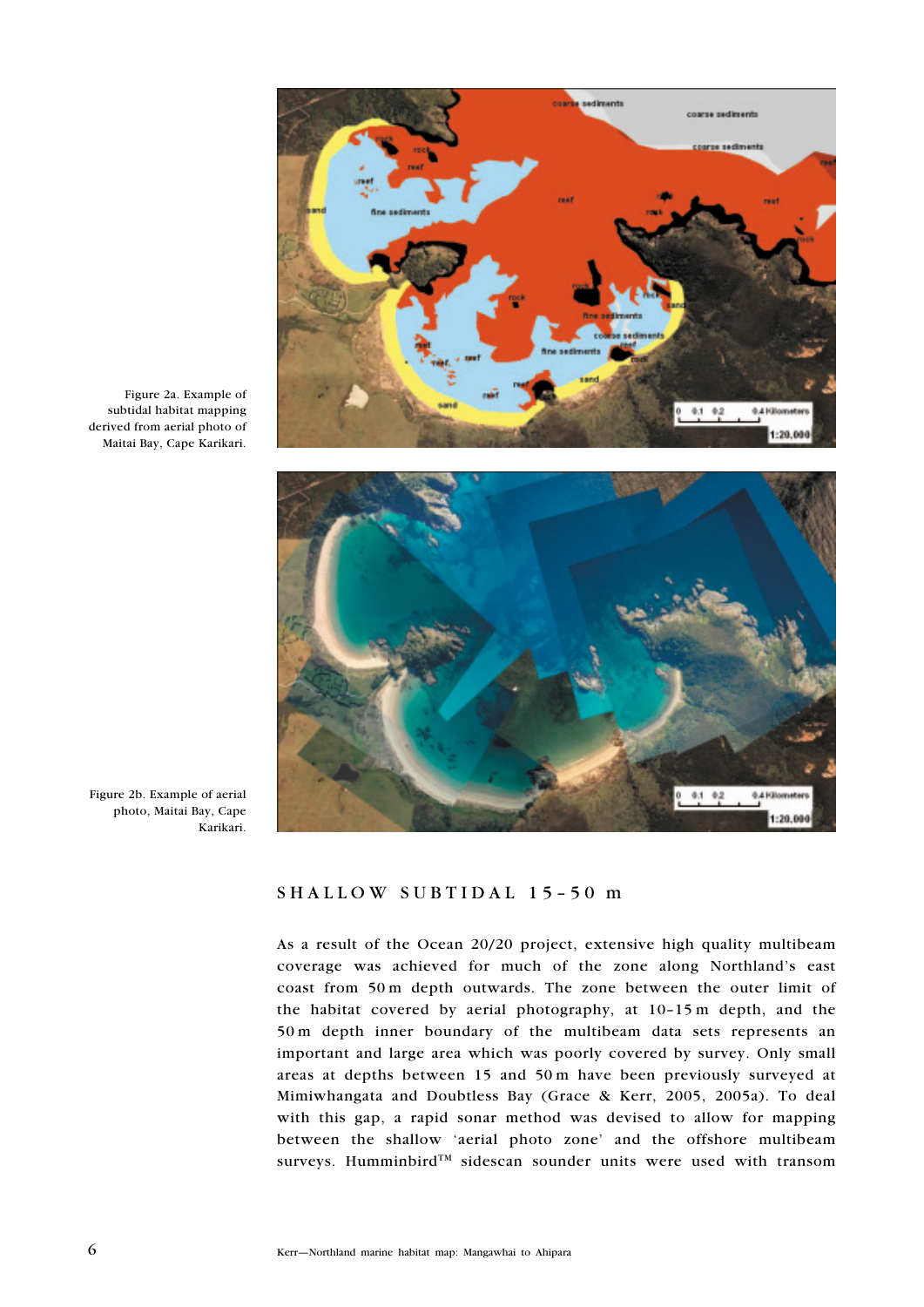mounted transducers on two speedboats (4.3 and 7.5 m), to map single beam and sidescan transects through the 15–50 m zone.

The specifications for the Humminbird sounders and examples of images are reported in previous reports (Grace & Kerr, 2005, 2005a). Prime considerations in this survey were the limitations of boat and staff time on the water and the large distances that needed to be covered. From previous work we had refined a method to do basic substratum surveys at depths up to 60 m at relatively high speed. The method requires near-calm sea conditions with boat speeds to 20 knots along survey lines parallel to the coast at 20–25 m and 35–40 m depths. Depending on the conditions the sounder was switched between its single beam view and the sidescan view. Whenever a change in substratum was detected, a waypoint was taken along with a screenshot of the sonar view. In most cases, boundaries between substrata could be determined with confidence. Where there was uncertainty, boat speed was reduced to  $4-8$  knots so that higher quality side scan images could be evaluated and recorded.

In this rapid method, the alternative use of single beam and sidescan imaging works well in identifying basic substrata and in most cases allows the survey to cover large areas rapidly. It does require however constant attention and experience with interpretation of the sonar images. We were able to run the minimum survey lines at two depths from Mangawhai to Tom Bowling Bay in 12 field days including time spent at the Hen & Chickens, Cavalli, Stephenson and Moturoa Island groups (Cape Karikari). In total 1,200 km of survey lines were completed. All sonar screen shots were referenced to substratum boundaries and archived for future use. One important caveat to this method is that gradual boundaries between fine and coarse substrata can be difficult to detect with consistency. This occurs for a variety of reasons. Substrata can be mixed in a wide variety of ways that make interpretation difficult. Another variable is variation in signals in relation to the shell content of the substrate. Where this difficulty occurred, we did not have sufficient time to slow down and ground truth using video and sediment grab sampling. Instead we noted the uncertainties and these areas became 'undefined sediments' undivided into fine or coarse sediments. To map this zone, boundaries between substrata were transferred to habitat lines categorised by substratum type. Polygons were then hand drawn and classified across these lines by interpolating by eye between polygons derived from the inshore aerial photography and polygons derived from offshore multibeam surveys. The relative accuracy of this method can be estimated by the distance interpreted between the rapid survey lines and the bordering inshore and offshore data sets. This spatial relationship is graphically represented in Maps 5a and 5b. The mapping precision in this zone typically varies from 100–200 m, but in some places where there is no bordering survey data, precision can extend up to 1 km. Mapping for this zone was typically done at 1:10–20,000 scale.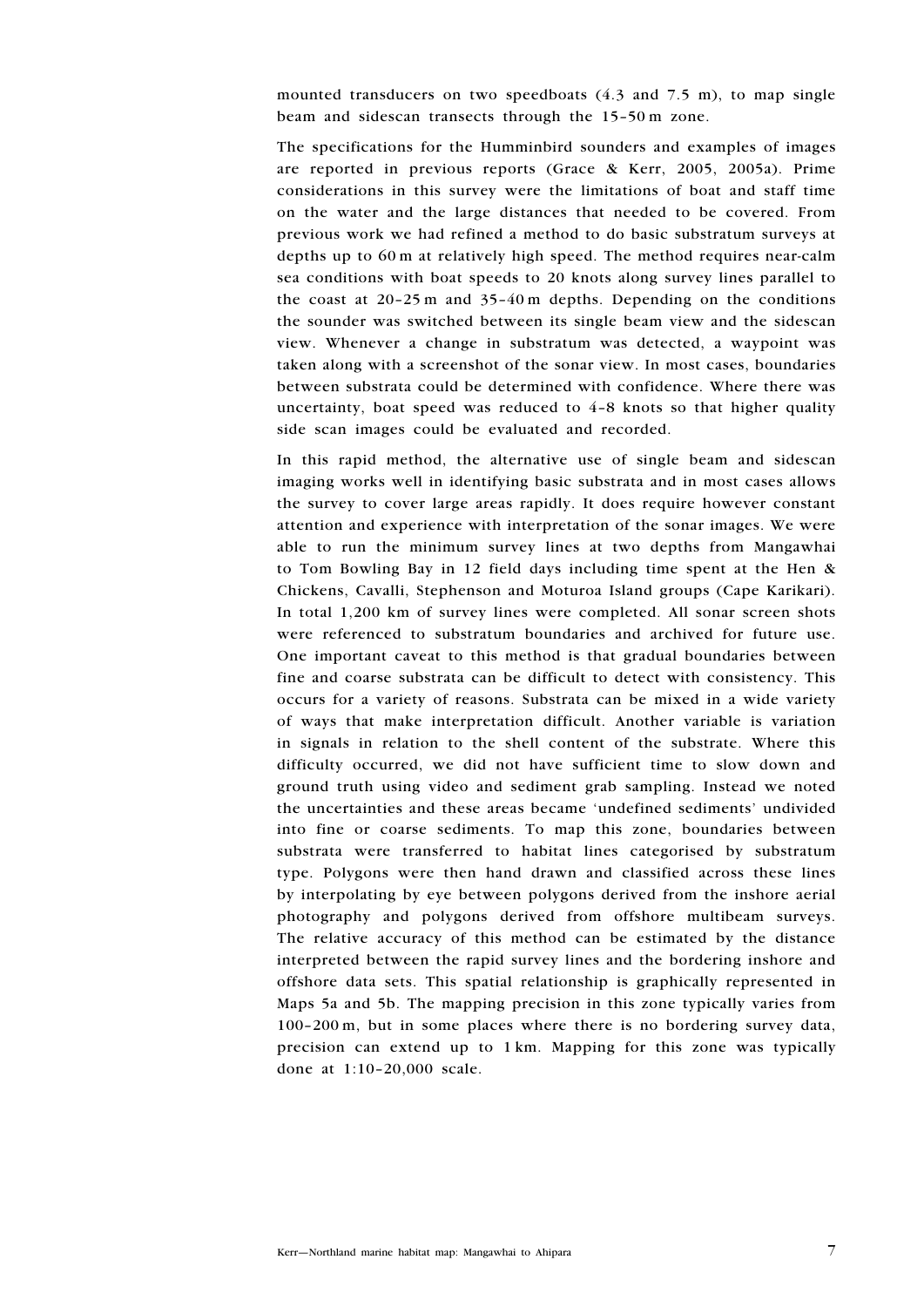

Fig 3a Sidescan screenshot image of waypoint #604 located northeast of Tom Bowling Bay. Boat is travelling north leaving the edge of the reef moving on to coarse substrate.



Fig 3b Habitat map showing locations of waypoints #604 and #537 at North Cape.